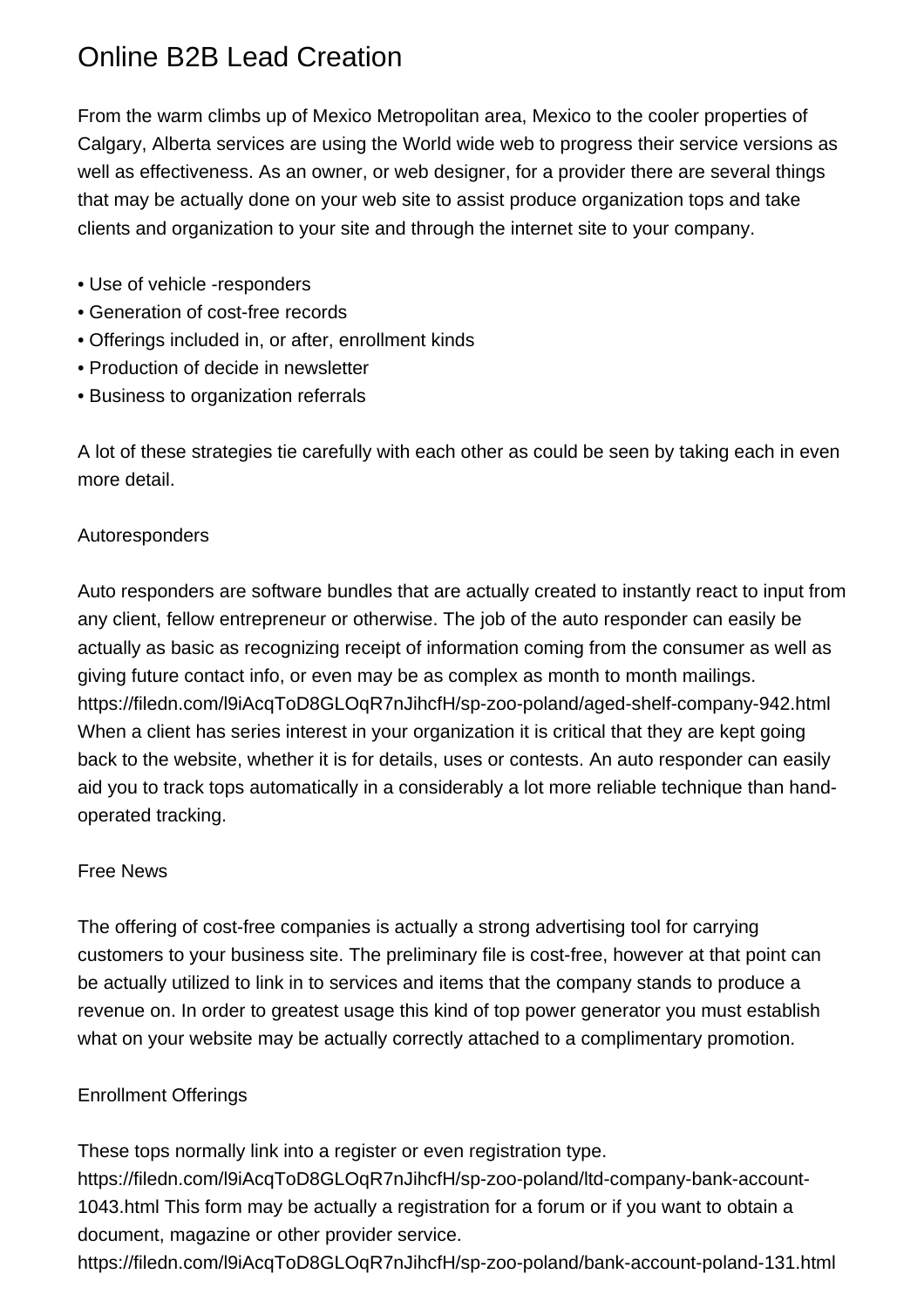At the end of the sign up kind offerings could be produced various other solutions or products that the consumer may opt in for, occasionally at a much reduced price, as portion of registration. For instance a site on photography might utilize a registration offering to provide individuals a year's subscription to their digital photography publication with a 15% markdown if it is actually subscribed for as aspect of the sign up process. Like the free report these offerings require to tie right into your provider's services or product in order that a hookup between the provider and also the item is sustained, bringing the consumer, no issue if it is a private or even a provider, back for potential references or even investments.

### Opt In Mailing Lists

Newsletter are an effectively verify as well as really important means to stay connected with various other businesses and customers as well as to quickly hear bent on intrigued gatherings about advertisings, sales, brand new line of product as well as adjustments in organization. The appeal along with such lists is actually to buy lists coming from various other companies and flooding companies and also individuals along with your provider info. This is a risk hence mailings are actually typically categorized as spam or spam mail as well as can easily lead in your site being blocked out by different ISPs at the request of their customers. Much better than buying unfocused lists is actually to permit for individuals to choose in to the subscriber list. [https://filedn.com/l9iAcqToD8GLOqR7nJihcfH/poland](https://filedn.com/l9iAcqToD8GLOqR7nJihcfH/poland-invest/company-formation-agents-1049.html)[invest/company-formation-agents-1049.html](https://filedn.com/l9iAcqToD8GLOqR7nJihcfH/poland-invest/company-formation-agents-1049.html) Supplied a web link where users may register for an e-newsletter or other provider subscriber list and after that focus your efforts to these gatherings, who have already shown enthusiasm in you as well as your item.

#### Business to Business References

These hyperlinks can develop a powerful cooperative partnership in between companies in purchase to exchange items and also solutions both in between services, and in carrying in outside clients to each. Be actually sure that any firm you offer a suggestion to is actually a provider that is actually reliable as well as are going to maintain your clients as pleased as you maintain all of them as your recommendation associations you to this alternating business in the thoughts of your consumers and other services and also you wish to keep the feeling of your service as beneficial as achievable.

While these approaches are actually easily certainly not the only means to produce online leads they are actually a few of the absolute most often made use of, as well as, by far, the best successful in the current on the internet neighborhood. The internet market space is merely going to raise and also business that wish to work highly with various other organizations and their individual foundation should take benefit of this space if they desire to prosper!

Coming from the cozy goes up of Mexico Metropolitan area, Mexico to the cooler properties of Calgary, Alberta services are using the World wide web to advance their company designs